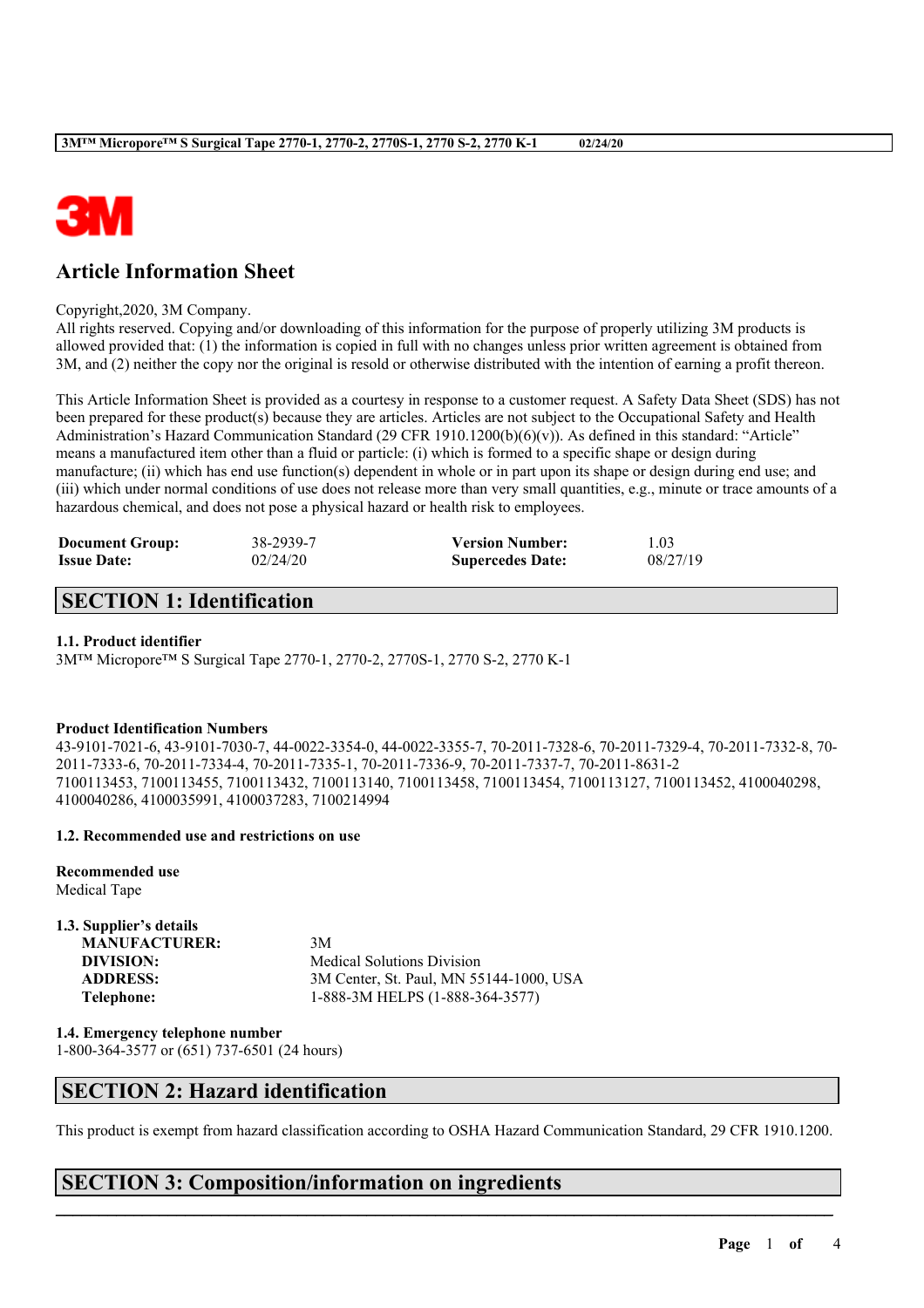#### **3M™ Micropore™ S Surgical Tape 2770-1, 2770-2, 2770S-1, 2770 S-2, 2770 K-1 02/24/20**

| Ingredient         | C.A.S. I<br>No. | $\%$ by Wt |
|--------------------|-----------------|------------|
| Silicone Adhesive  | Mixture         | 4:<br>62   |
| <b>PET</b> Backing | Mixture         |            |

# **SECTION 4: First aid measures**

#### **4.1. Description of first aid measures**

#### **Inhalation:**

No need for first aid is anticipated.

#### **Skin Contact:**

No need for first aid is anticipated.

**Eye Contact:** No need for first aid is anticipated.

#### **If Swallowed:**

No need for first aid is anticipated.

# **SECTION 5: Fire-fighting measures**

In case of fire: Use a fire fighting agent suitable for ordinary combustible material such as water or foam.

## **SECTION 6: Accidental release measures**

**6.1. Personal precautions, protective equipment and emergency procedures** Not applicable.

#### **6.2. Environmental precautions**

Not applicable.

### **6.3. Methods and material for containment and cleaning up**

Not applicable.

# **SECTION 7: Handling and storage**

#### **7.1. Precautions for safe handling**

This product is considered to be an article which does not release or otherwise result in exposure to a hazardous chemical under normal use conditions.

### **7.2. Conditions for safe storage including any incompatibilities**

No special storage requirements.

## **SECTION 8: Exposure controls/personal protection**

This product is considered to be an article which does not release or otherwise result in exposure to a hazardous chemical under normal use conditions. No engineering controls or personal protective equipment (PPE) are necessary.

 $\mathcal{L}_\mathcal{L} = \mathcal{L}_\mathcal{L} = \mathcal{L}_\mathcal{L} = \mathcal{L}_\mathcal{L} = \mathcal{L}_\mathcal{L} = \mathcal{L}_\mathcal{L} = \mathcal{L}_\mathcal{L} = \mathcal{L}_\mathcal{L} = \mathcal{L}_\mathcal{L} = \mathcal{L}_\mathcal{L} = \mathcal{L}_\mathcal{L} = \mathcal{L}_\mathcal{L} = \mathcal{L}_\mathcal{L} = \mathcal{L}_\mathcal{L} = \mathcal{L}_\mathcal{L} = \mathcal{L}_\mathcal{L} = \mathcal{L}_\mathcal{L}$ 

# **SECTION 9: Physical and chemical properties**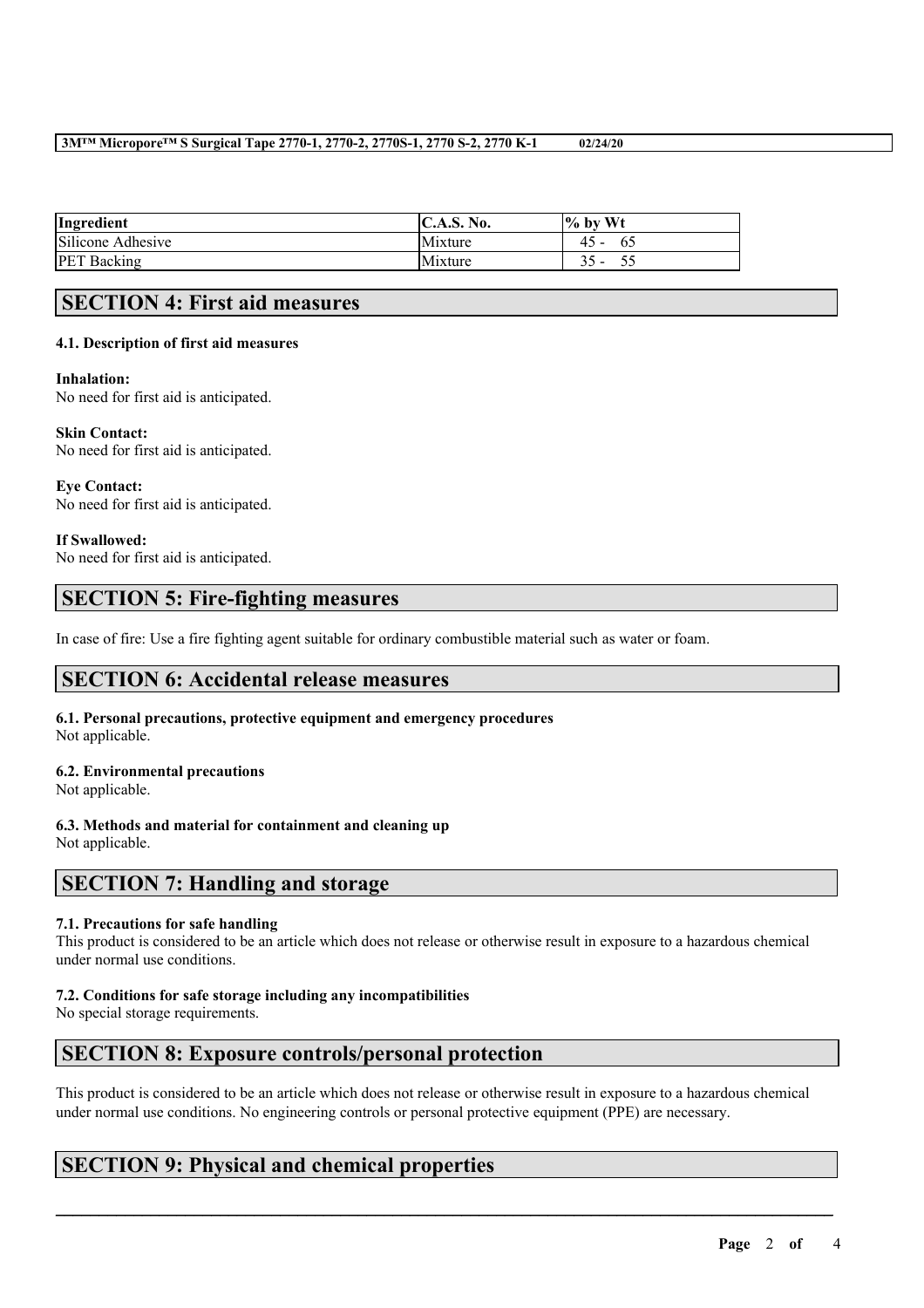#### **9.1. Information on basic physical and chemical properties**

| Appearance                             |                   |
|----------------------------------------|-------------------|
| <b>Physical state</b>                  | Solid             |
| Color                                  | Blue              |
| Odor                                   | Slight Odor       |
| <b>Odor threshold</b>                  | Not Applicable    |
| рH                                     | Not Applicable    |
| <b>Melting point</b>                   | No Data Available |
| <b>Boiling Point</b>                   | Not Applicable    |
| <b>Flash Point</b>                     | Not Applicable    |
| <b>Evaporation rate</b>                | Not Applicable    |
| <b>Flammability (solid, gas)</b>       | Not Classified    |
| <b>Flammable Limits(LEL)</b>           | Not Applicable    |
| <b>Flammable Limits(UEL)</b>           | Not Applicable    |
| <b>Vapor Pressure</b>                  | Not Applicable    |
| <b>Vapor Density</b>                   | Not Applicable    |
| <b>Density</b>                         | No Data Available |
| <b>Specific Gravity</b>                | No Data Available |
| Solubility- non-water                  | Not Applicable    |
| Partition coefficient: n-octanol/water | Not Applicable    |
| <b>Autoignition temperature</b>        | Not Applicable    |
| <b>Decomposition temperature</b>       | Not Applicable    |
| <b>Viscosity</b>                       | Not Applicable    |
|                                        |                   |

### **SECTION 10: Stability and reactivity**

This material is considered to be non reactive under normal use conditions.

# **SECTION 11: Toxicological information**

#### **Inhalation:**

No health effects are expected

### **Skin Contact:**

No health effects are expected

**Eye Contact:** No health effects are expected

**Ingestion:** No health effects are expected

#### **Additional Information:**

This product, when used under reasonable conditions and in accordance with the directions for use, should not present a health hazard. However, use or processing of the product in a manner not in accordance with the product's directions for use may affect the performance of the product and may present potential health and safety hazards.

# **SECTION 12: Ecological information**

This article is expected to present a low environmental risk either because use and disposal are unlikely to result in a significant release of components to the environment or because those components that may be released are expected to have insignificant environmental impact.

 $\mathcal{L}_\mathcal{L} = \mathcal{L}_\mathcal{L} = \mathcal{L}_\mathcal{L} = \mathcal{L}_\mathcal{L} = \mathcal{L}_\mathcal{L} = \mathcal{L}_\mathcal{L} = \mathcal{L}_\mathcal{L} = \mathcal{L}_\mathcal{L} = \mathcal{L}_\mathcal{L} = \mathcal{L}_\mathcal{L} = \mathcal{L}_\mathcal{L} = \mathcal{L}_\mathcal{L} = \mathcal{L}_\mathcal{L} = \mathcal{L}_\mathcal{L} = \mathcal{L}_\mathcal{L} = \mathcal{L}_\mathcal{L} = \mathcal{L}_\mathcal{L}$